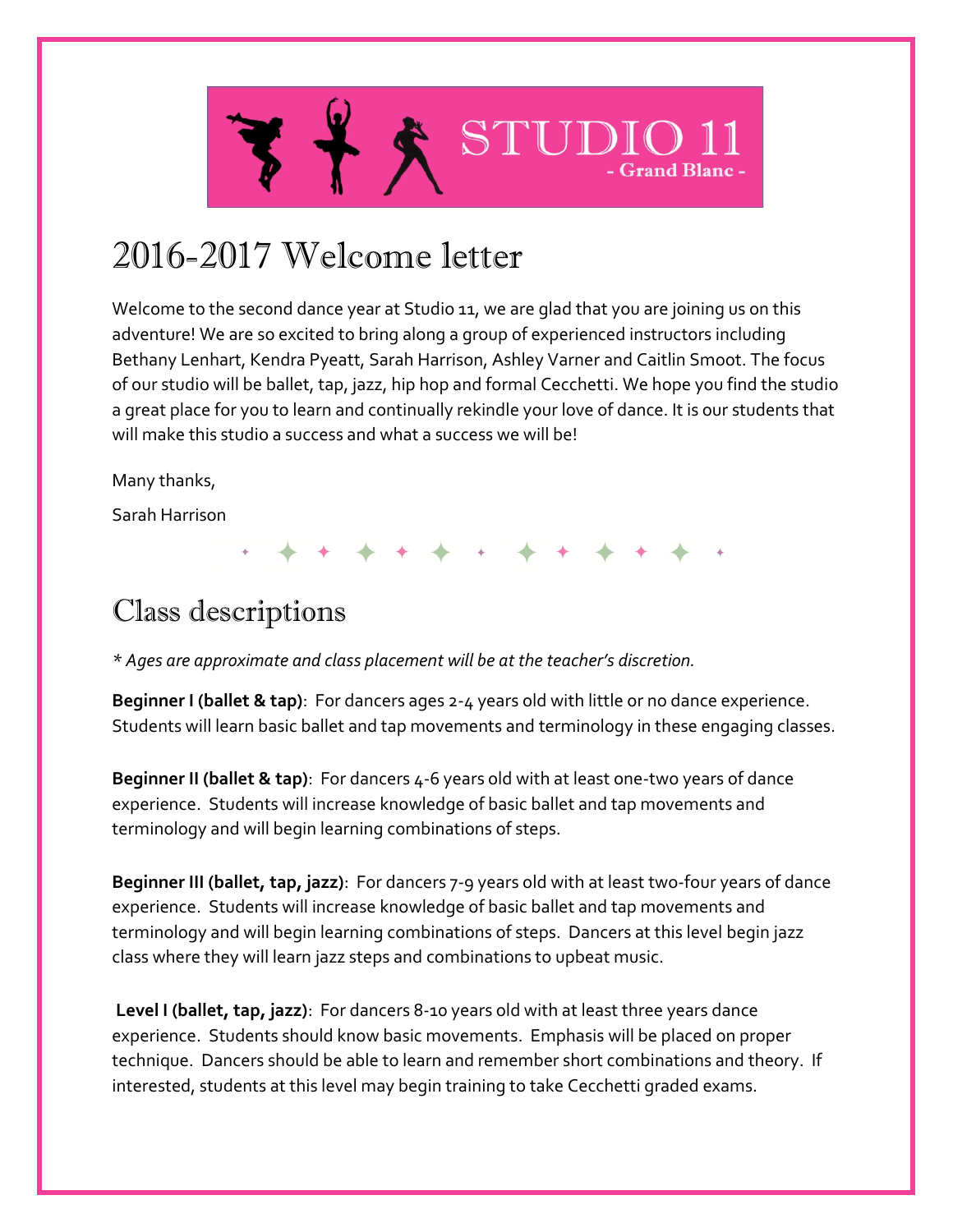**Level II (ballet, tap, jazz, pre-pointe / pointe)**: For dancers 9-12 years of age with at least 4-5 years dance experience. Students should know basic movements and terminology and should be ready to build on skills and technique in combinations. Dancers at this level will be considered for beginning pointe class based on age and skill level. Level II dancers have the option of training for and taking Cecchetti graded exams.

**Level III (ballet, tap, jazz, pointe)**: For dancers 12 years and older with at least six or more years of dance experience. Students at this level should have a working knowledge of movements and terminology in combinations. Continued emphasis will be placed on technique and ability to remember and demonstrate steps in combinations. Level III dancers have the option of pointe class and taking Cecchetti graded exams.

**Level IV (ballet, tap, jazz, pointe)**: For dancers 14 years and older with at least 8 years dance experience. Students will continue to build on knowledge of movements, terminology, and technique in more advanced combinations. Dancers should be ready to learn combinations and choreography quickly. Pointe class is included at this level and dancers have the option of taking Cecchetti graded exams.

**Hip Hop all levels**: Students will learn age appropriate hip hop dance moves, terminology, and technique set to upbeat music.

- *Bronze:* For dancers ages 4-6 years old
- *Silver:* For dancers ages 7-9 years old
- *Gold:* For dancers ages 10-12 years old
- *Platinum:* For dancers ages 13 years old and up

## Attire

#### **Ballet:**

**Beginner I, II, & III**: Black or Light Pink leotards with Bloch pink tights and pink ballet shoes. Skirts, legwarmers, and dance sweaters are allowed. For everyone's safety, please no jewelry.

**Level I-IV**: Black leotards with Bloch pink tights and pink ballet or pointe shoes. Skirts, legwarmers, and dance sweaters are allowed. For everyone's safety, please no jewelry. Hair must be secured in a bun.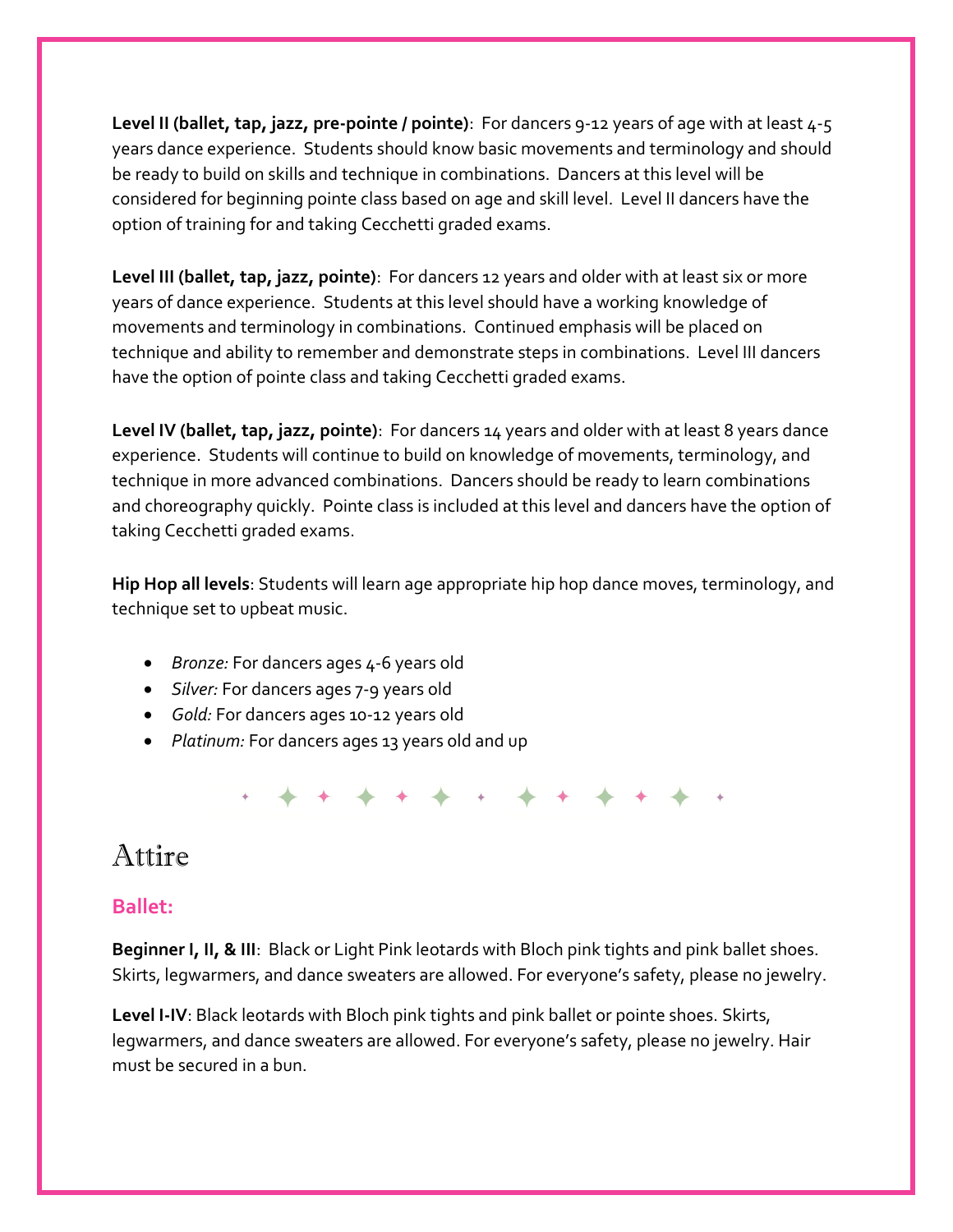**Boys:** Black tights, leggings, or gym shorts with solid color t-shirt with white socks and black ballet shoes.

#### **Tap:**

**Beginner I – Level I:** Black Jazz shorts or pants with studio t-shirts may be worn over leotard and tights, black patent Jr. Tyette tap shoes, and Bloch tan tights will be needed for the recital.

**Level II-IV**: Black jazz shorts or pants with studio t-shirts may be worn over leotard and tights with black Oxford tap shoes. Bloch tan tights will be needed for the recital.

#### **Jazz:**

**Beg III – Level IV:** Black jazz shorts or pants with studio t-shirts may be worn over leotard and tights with black Stretch Gore Jazz (pull on) shoes. Bloch tan tights will be needed for the recital.

### **Hip Hop:**

**Bronze, Silver, Gold, Platinum**: Loose fitting exercise clothes that allow for movement. Shoes should either be dance tennis shoes or non-scuff tennis shoes that are clean and preferably dedicated for dance class purposes.

## Fees:

**Tuition:** The dance year is 9 months long and runs Labor Day to Memorial Day. Payments are broken into 3 sessions running from Sept – Nov, Dec – Feb, and Mar – May. Payments are due on the Sept 7, Dec 7, and Mar 7 for each respective session. A \$25 late fee will be charged on any payments made after these dates.

**Costumes:** Price range will be \$35-\$85 per costume and will be November 7. A \$25 late fee will be assessed for payments after this day.

**Production:** To cover cost of our recital and tickets to the show. This will be due February 7. A \$25 late fee will be assessed for payments after this day.

**Returned check:** The will be a \$25 fee on any returned check. Two returned checks will result in cash or credit card only payments.